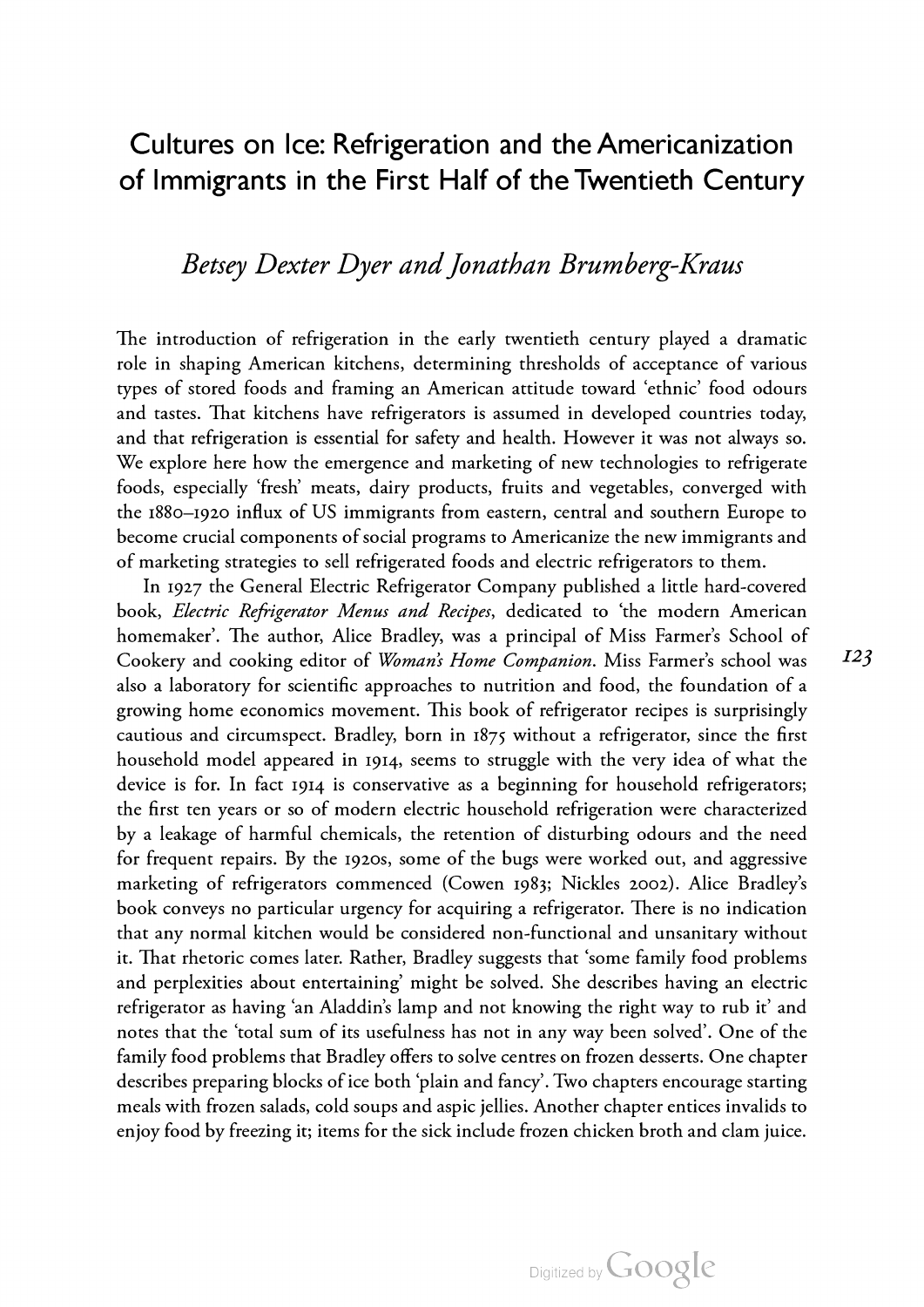#### Food and Material Culture

The image conveyed is that a household refrigerator is an elaborate dessert-making machine with some additional highly specialized uses (Bradley 1927; Allen 1926). Electric Refrigerator Menus and Recipes also ventures, briefly and cautiously, to consider more basic practicalities. Bradley actually feels the need to ask 'Why a refrigerator?' and then attempts to convince the reader by citing the United States Department of Agriculture. According to the USDA, neither milk nor butter is palatable and safe except maybe in winter when 'nature can furnish you with adequate refrigeration'. Bradley notes that 50 degrees Fahrenheit is a 'danger line' above which bacteria proliferate. Conveniently, the typical temperature kept by early electric refrigerators was about 45 degrees; thus it seemed to be <sup>a</sup> perfect solution for keeping bacteria in check. (Today we know that cold-loving bacteria decompose food below degrees.) Bradley also suggests that daily shopping trips become unnecessary when meat, fish, fruit and vegetables are chilled. And because fish and meat odours might taint butter and milk, she recommends refrigerator dishes with tight lids.

The various 1920s editions of the Boston Cooking School Cook Book (at which Bradley taught) seem to consider refrigeration optional in a typical kitchen (Farmer 1921, 1923, 1926; Fishkoff 2010). For example, butter could be kept, covered, in a cool place and salted to preserve it. Refrigeration was listed as merely one of many ways to preserve food including salting, drying and pickling. Even in 1944, The Alice Bradley Menu Cook Book maintained a very short list of what requires refrigeration; all else may be kept in <sup>a</sup> 'cool' or 'dry and cool' place in <sup>a</sup> cabinet or pantry. When making frozen desserts alone was not enough to get refrigerators in most

kitchens, <sup>a</sup> scientific approach turned out to be more successful. To broaden the market, refrigerators had to be heavily promoted using the authority of credentialed experts in white coats. The influential home economics movement provided exactly that. The campaign entailed convincing people that the food at ambient room or cellar temperature eaten by hundreds of generations of their ancestors was in fact unsafe unless kept at the somewhat arbitrary temperature maintained by early refrigerators.

At the time, microbiology was developing into a major topic in biology, driven by the study of disease organisms. As a result microbes became equated with pathogens, and all were viewed with suspicion, distrust and even fear. Fermenting microbes (food preservers and flavour enhancers for millennia) were categorized as food spoilers and even potential pathogens. The American Home Economics Association (named in 1899 and founded in 1909) maintained an objective stance on the serious business of keeping a household, using the latest information from biologists, chemists and sanitary engineers. Soon however, the manufacturers of appliances saw <sup>a</sup> great opportunity and some home economists succumbed to <sup>a</sup> much more subjective stance on behalf of particular foods and devices. In the field, whether to remain neutral or to participate in lucrative marketing campaigns became controversial (Zimmerman 2003).

Refrigeration companies quickly hired home economists (often dressed in lab coats) to put a scientific spin on the necessity of refrigeration. The phrasing of refrigerator

**I24** 

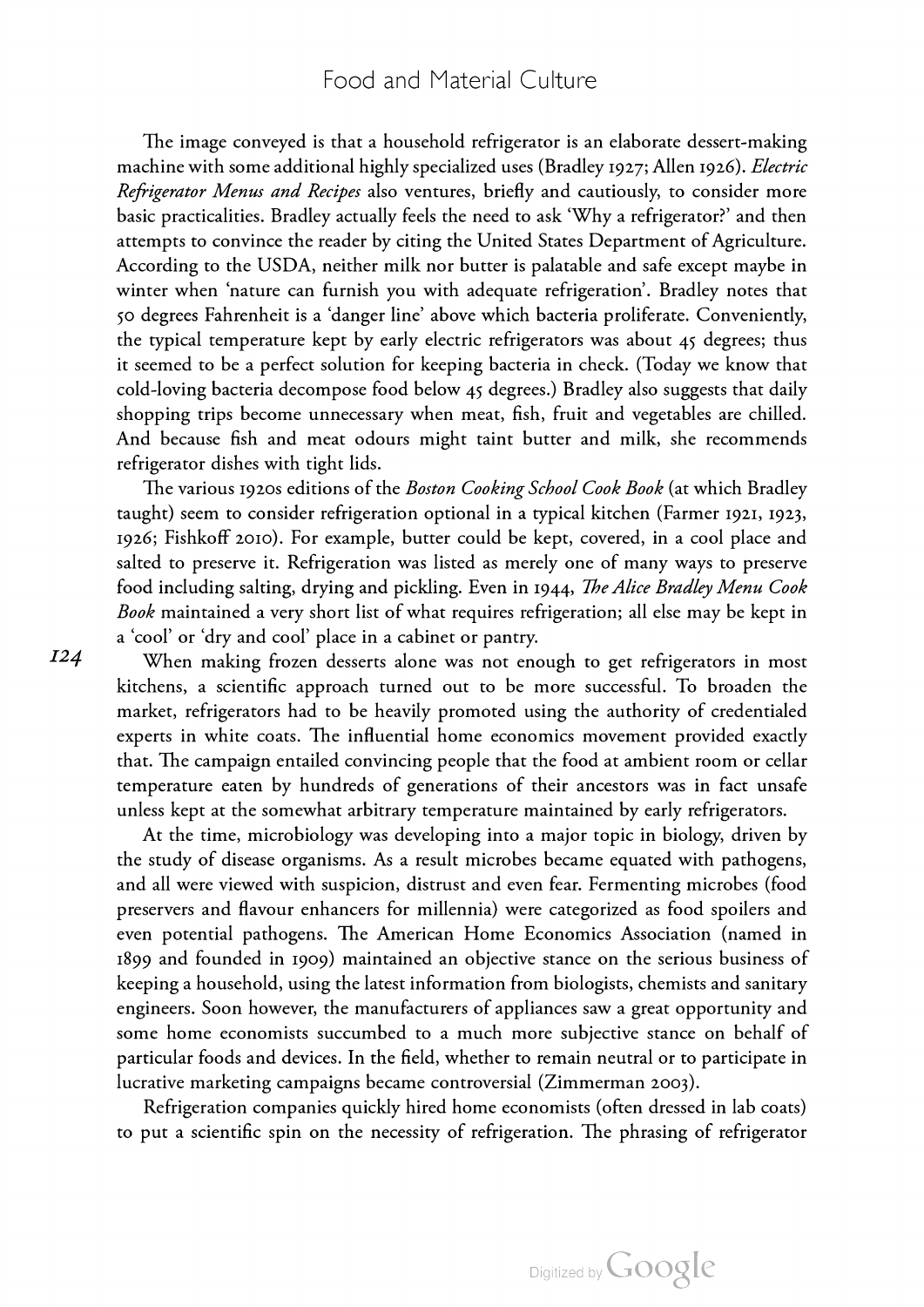advertising switched from 'You could make dessert!' to 'You should keep your family hygienically safe from invisible microbes'. 1920s advertising for Kelvinator refrigerators (named for the scientist whose temperature scale included absolute zero) referred to the protection of the 'zone of kelvination'. Even frozen desserts made in a Kelvinator acquired the safe-sounding name of 'kelvinated desserts'. White Mountain refrigerators of the 1920s were advertised as 'scientifically right' (Lifshey 1973; Waggoner 2007).

In 1923 the 'Household Refrigeration Bureau', initiated by the National Association of Ice Industries, hired a biological chemist, Mary Engle Pennington (Stephan 1996; Snodgrass 2004). The ice industry was concerned about perishable foods spoiling while being transported by rail. Pennington helped establish standards for industrial refrigeration to keep foods 'fresh' for weeks. That required a redefinition of the word 'fresh' (Freidberg 2009). Pennington also published 'Household Refrigeration Bulletin' brochures to promote the industry to home economics teachers. Her goal was an unbroken chain of chilled food from stockyard or field to market and then to home refrigerators (Stephan 1996). While long distance transportation of otherwise unpreserved food absolutely requires cold, the interesting extension of the idea was that households should expect their food supply to come from far away and arrive cold, that industrial cold storage ought to continue in grocery stores and even their own kitchens to keep food 'fresh'.

Keeping fresh foods 'fresh' on ice for days or even weeks (as though in <sup>a</sup> mausoleum) did not seem like a good idea to anyone who shopped daily: it was viewed suspiciously as <sup>a</sup> scheme to sell old meat, old milk, old eggs, etc. And indeed it was! Refrigeration on this grand scale enabled foods to be shipped from far away in railroad cars and required a project to convince consumers that these foods were not technically 'old'. Rather, after being held for weeks at chilled temperatures, it was 'fresh' (Freidberg 2009; Wilson 2012). This fact is still not obvious to most of the world where food is still local and purchased daily. Throughout the twentieth century, the refrigerator industry was mostly unsuccessful in France, where people chose to shop for fresh food regularly, kept it on countertops, and somehow managed with tiny refrigerators while maintaining admirable good health and a delightful cuisine. Even terminology referring to refrigeration entered the French language with confusion and ambiguity. In an earlier Symposium paper, Kyri Claflin calls the French view 'frigophobia'. Susanne Freidberg notes that the French engineers coined '*frigoriphobie*' to describe the stubborn recalcitrance of their hoped-for buyers (2009: 30). Contemporary chef Marcus Samuelsson describes his Swedish grandmother not trusting refrigeration because she was never sure of how old the chicken really was (2012: 24). In Agatha Christie's mystery, 4:50 from Paddington Station, Alice notes, after reading about 40 people getting food poisoning at a hotel, 'All this refrigeration is dangerous, I think. People keep things too long in them' (1957:  $242$ ). In the early 1900s, a Jewish doctor voiced similar distrust of refrigeration to defend kosher dietary laws on medical grounds: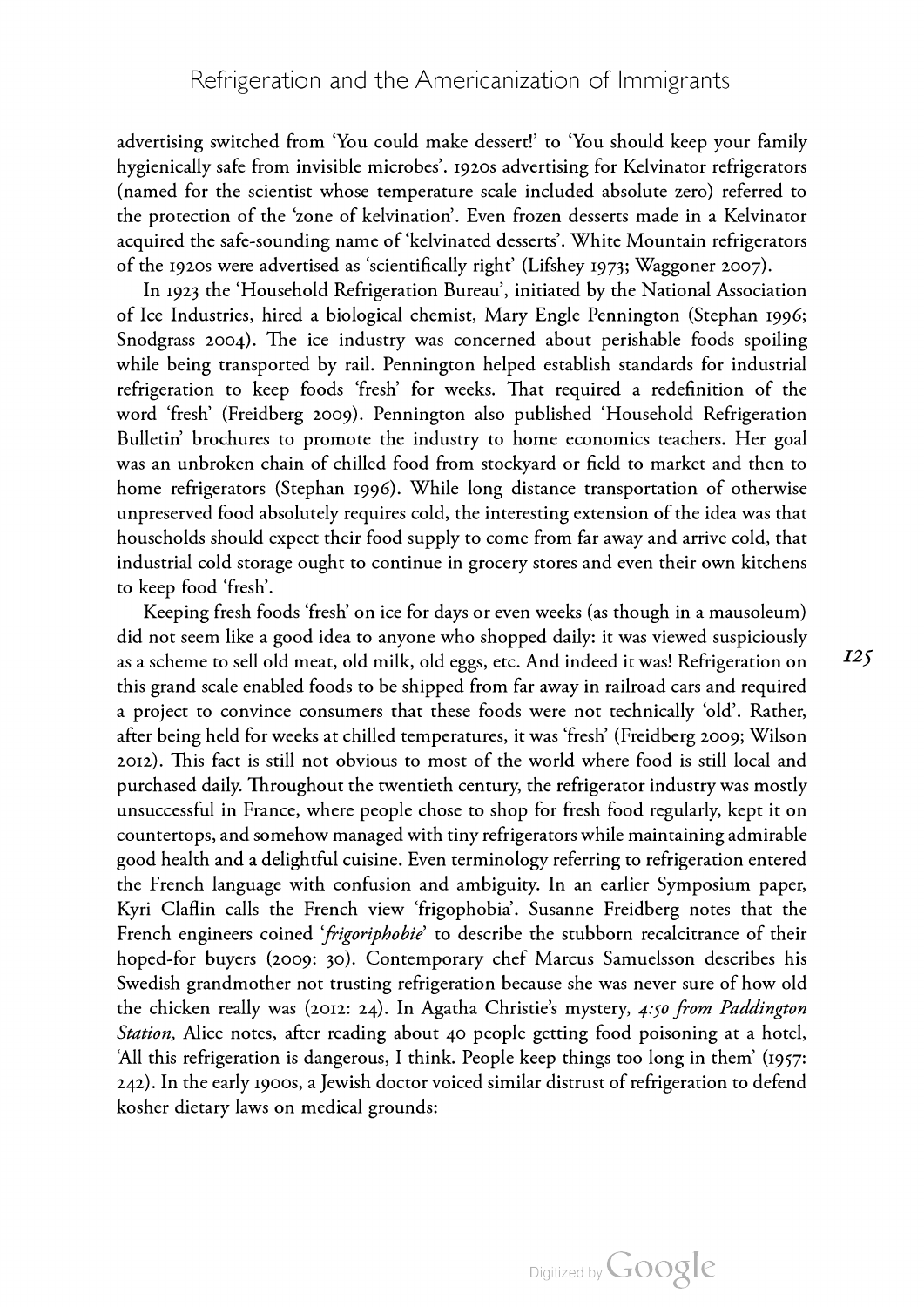#### Food and Material Culture

Meat kept over three days is very rarely used by the Jews, unless the same has been well washed and salted, and then only in exceptional instances and with much misgivings on the part of the consumer as well as the butcher. No such thing as indefinite or prolonged refrigeration or cold storage is permitted, so universally in vogue among Gentile packers and butchers. The meat that comes to the Jewish table is fresh, clean, wholesome, and free from patogenic [sic] organisms, in short, it is 'kosher'. (Aronstam  $1912$ : 20-21)

Ironically, food purchased regularly and locally, preserved through traditional methods, does not typically become <sup>a</sup> teaming culture of pathogenic bacteria: fermenting bacteria prevent pathogens from growing. However food processed far away, handled in great industrial quantities by many middlemen, and transported and stored for weeks could contain pathogens. In fact it would be best held at chilled temperatures and then thoroughly cooked. In his 1906 novel *The Jungle*, Upton Sinclair exposed the unsanitary industrialized meat packing plants that shipped meat all over the United States. Around the same time industrialized milk production in crowded urban dairies (often in dank basements), where cattle were fed garbage, increased the incidence of tuberculosis bacteria in milk. Milk pooled from many such sources, stored in vast quantities, and then distributed long distances requires an unbroken chain of refrigeration. Any negligence around refrigeration endangered the health of the household. So keeping food cold, even at home, became an ethical mandate, no longer a luxury but an absolute necessity (Nickels 2002; Levenstein 1988, 2012).

Inconveniently for marketing refrigerators as ethical necessities, much of the United States was not electrified until the 1930s or even later. Therefore household advice continued to be circumspect. In The Healthful Farmhouse, Helen Dodd, 'a farmer's wife', tells us we need an isolated, sunny 'milk room' with <sup>a</sup> tank of cool spring water (1906:  $22-23$ ). The room is depicted with not only without the as-yetuninvented refrigerator but even without an ice box. The cellar of the farmhouse is described containing the kind of fruits and vegetables that keep well there. Ellen H. Richards, the noted early founder of home economics, wrote the introduction for this book, presumably approving this handling of the milk. Richards was in no position to insist on ice. In 1929, after refrigeration was established and when marketers began appealing to science, the Women's Institute of Domestic Arts and Sciences of Scranton, Pennsylvania wrote Buying and Preparing Foods: Cookery, Equipment, Selection, and Use of Equipment, Purchase of Foods, Preparation of Foods. This exhaustive treatment by experts would surely promote <sup>a</sup> refrigerator in every kitchen! Yet it acknowledged the difference between the electrified cities and the rest of the rural country, and did not tout refrigeration as a necessity but rather as a nice labour-saving device.

Another book, Dairy Products, written in 1929 by the same women's institute, develops a different sort of concern. Butter readily absorbs odours. In long-term cold storage it might pick up odours from other foods. Refrigeration might co-mingle the

126

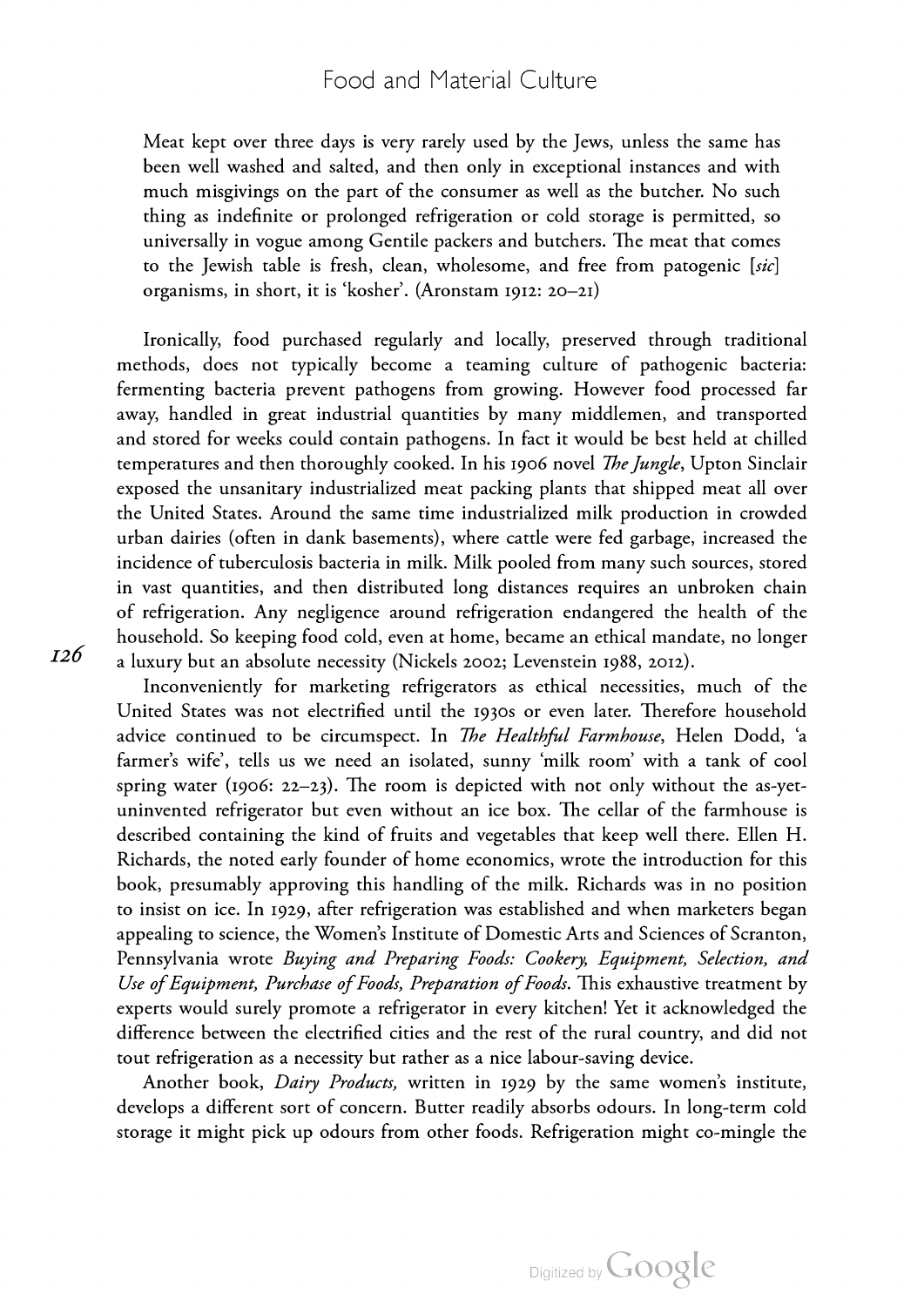smell of older rancid butter with fresh batches. From the very beginning of household refrigeration design, there was a concession to the special needs of butter. To this day, most refrigerators have a butter compartment where temperatures are supposedly less cold and from which odours are kept. Butter storage still divides families, with some preferring spreadable butter kept on the counter while others prefer cold, hard butter stored in the refrigerator. Such divisions have even spurred development of highly modified, ice-cold yet strangely spreadable butter-like products.

Meanwhile in the 1920s, another branch of the home economics movement strictly defined 'sanitation' to exclude just about everything that was not thoroughly scrubbed, well chilled, and tightly packaged. At the same time, newly-arrived immigrants were transforming American cities. Some initiatives around those arrivals comprised controlling their cuisines (deemed unhealthy) and household habits (deemed unsanitary). Fermented foods, especially odoriferous ones, kept at room temperatures were among the targets of well-meaning social workers and home economists. The refrigeration industry was also quick to see opportunity. Professionalization and the 'science' of homemaking became rationales for sanitizing the habits of immigrants, and insisting generally on <sup>a</sup> new regime of refrigeration for everyone.

Ellen H. Richards, who had written the introduction to Dodd's book, was a chemist with a degree from MIT. The original name she coined for the home economics movement – 'euthenics' or 'the science of controlled environment' – did not catch on. Richards was particularly concerned with outbreaks of disease and general unhealthy living that could be easily avoided by common-sense sanitation and, most importantly, education (Richards 1912; Hunt 1918). Early twentieth-century America was becoming more heterogeneous with the influx of immigrants, so the times were right for education and reform movements. Indeed <sup>a</sup> more homogeneous society would not have provided as much impetus for reform, since ordinary customs and foodways taken for granted as 'normal' would be overlooked. Cultural differences stood out, demanding assimilation to some idealized American standard.

Impoverished, newly-arrived Jewish families living in squalid tenements were a favourite subject. In 97 Orchard, Jane Ziegelman describes some of the conditions: unsanitary foods (at ambient temperature) sold by pushcart vendors were supposedly <sup>a</sup> leading cause of death among Lower East Side children. According to Bertha Wood, Jews ate highly seasoned food and not enough fresh milk and that is why they were so nervous; Jews ate far too many pickles and other fermented foods which 'renders assimilation more difficult' (1922: 90). Indeed Jewish children were known to spend their precious lunch money on pickles. Other assessments of the stench of Jewish immigrant markets and pushcarts were even harsher. One reporter describes <sup>a</sup> 'slatternly young [pushcart] woman who had <sup>a</sup> scarcity of clothing' selling cheese upon which 'it did not require <sup>a</sup> microscope to detect the mites … for they were large and lively.' The ethnocentric journalist stated he 'received such a shock from the powerful odour thrown out that [I] almost had <sup>a</sup> spasm. Phew! How that cheese did smell. Yet the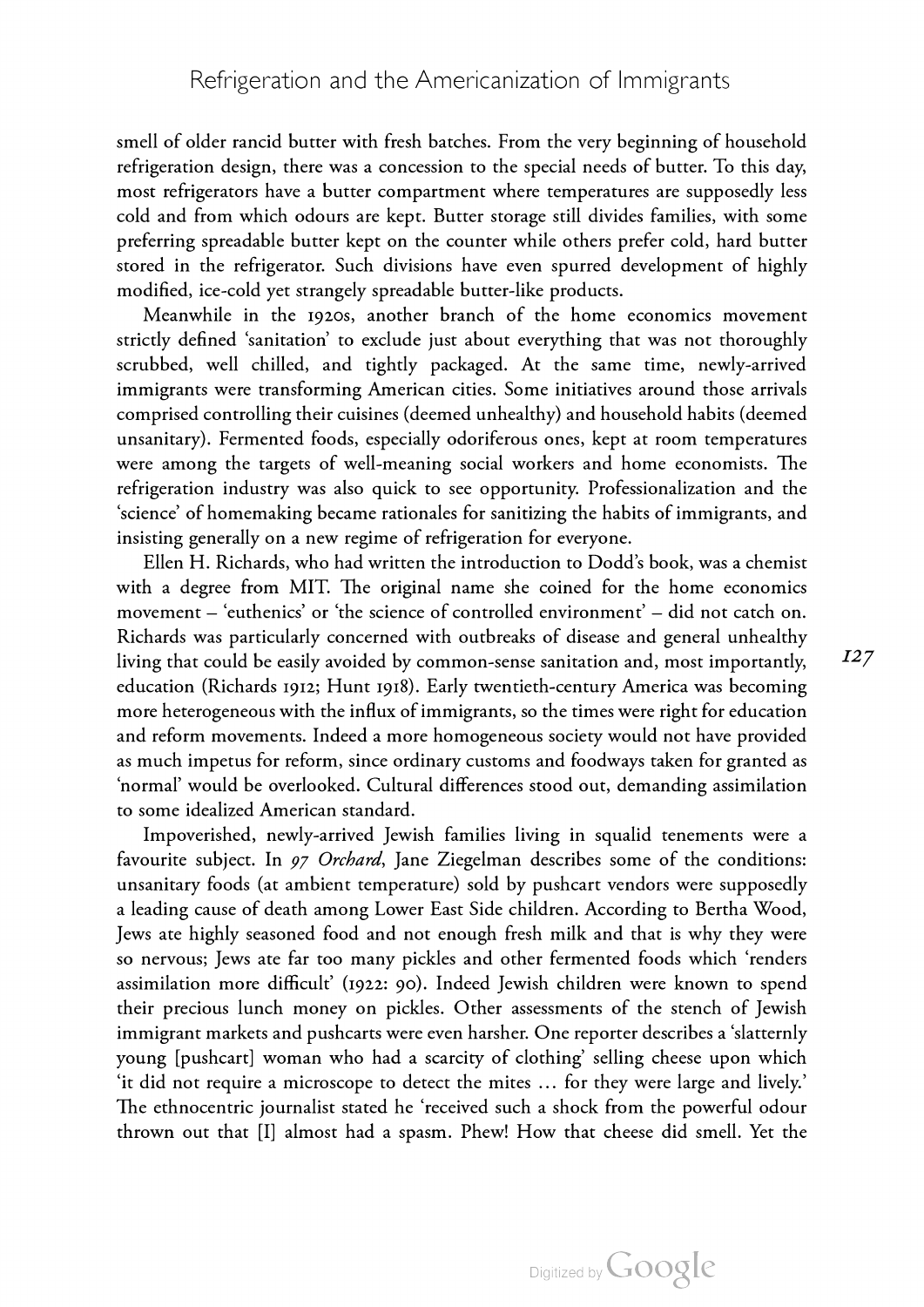long-whiskered descendants of Abraham … put their fingers in it and then suck them with great and evident relish.' Another 'Times reporter maintained that a "writer might go on for a week reciting the abominations of these people. This neighbourhood  $\dots$  [is] perhaps the filthiest place on the Western Continent. It is impossible for the Christian to live there, because he will be driven out … by the dirt and the stench. Cleanliness is an unknown quantity to these people. They cannot be lifted up to a higher plane because they do not want to be"' (Burnstein 1996). Nevertheless, what repulsed some critics attracted some Jews. Even wealthy Jews were observed travelling by chauffeur from Fifth Avenue to the Lower East Side to buy odoriferous fermented herring and sauerkraut.

To help immigrants adjust to their new country, Settlement Houses were established. These sometimes included demonstration or model kitchens (often with refrigerators.) These were laboratories of a sort where immigrants might try the newest ideas in household management and nutrition (with controlled conditions and guidance) (Levenstein 1988: 104-07; Leavitt 2002:  $76-82$ ). Not only was the immigrant diet deemed unhealthy and unsanitary but also uneconomical because it was concocted from mixtures of foods purchased from various sources, which 'required uneconomical expenditures of energy to digest': 'one whiff of the pungent air in the tenements or a glance into the stew pots was enough to confirm that the contents must wreak havoc<br>on the human digestive system' (Levenstein 1988: 104). A bland, white-sauced diet with surprisingly large quantities of fresh (presumably chilled) milk was considered superior. What immigrant women living in crowded apartments with no appliances were to do with their new cooking skills was another problem.

Many unforeseen consequences resulted from the campaign to sanitize the foods of immigrant Jews. Refrigeration provided the material circumstances for two significant shifts in first- and second-generation American Jewish immigrant eating habits in the first decades of the twentieth century. According to Joselit and Diner, these were the 'steady irrevocable decline' of kashrut (observance of the Jewish dietary laws), and the rise of Jewish restaurants and delicatessens and the Jewish predilection for eating-out (oyesessen) (Joselit 1994: 177; Diner 2001: 200). Since neither Joselit nor Diner trace these shifts specifically to refrigeration, it is worth showing how refrigeration in early twentieth-century American food culture shaped American Jewish immigrant food preferences.

Refrigeration of meat made it much less expensive and more readily available than it had been in the new immigrants' countries of origins (Friedberg 2009). For Eastern European Jews, 'where food was sacred for all, but in which scarcities loomed for most [it] was <sup>a</sup> rare text – novel, poem, short story, personal memoir – that failed to connect the sanctity of Jewish food to the inequitable distribution of resources' (Diner : ). For such Jews, America's food abundance was tremendously alluring. Diner describes how Jews' particular 'hunger for America' had,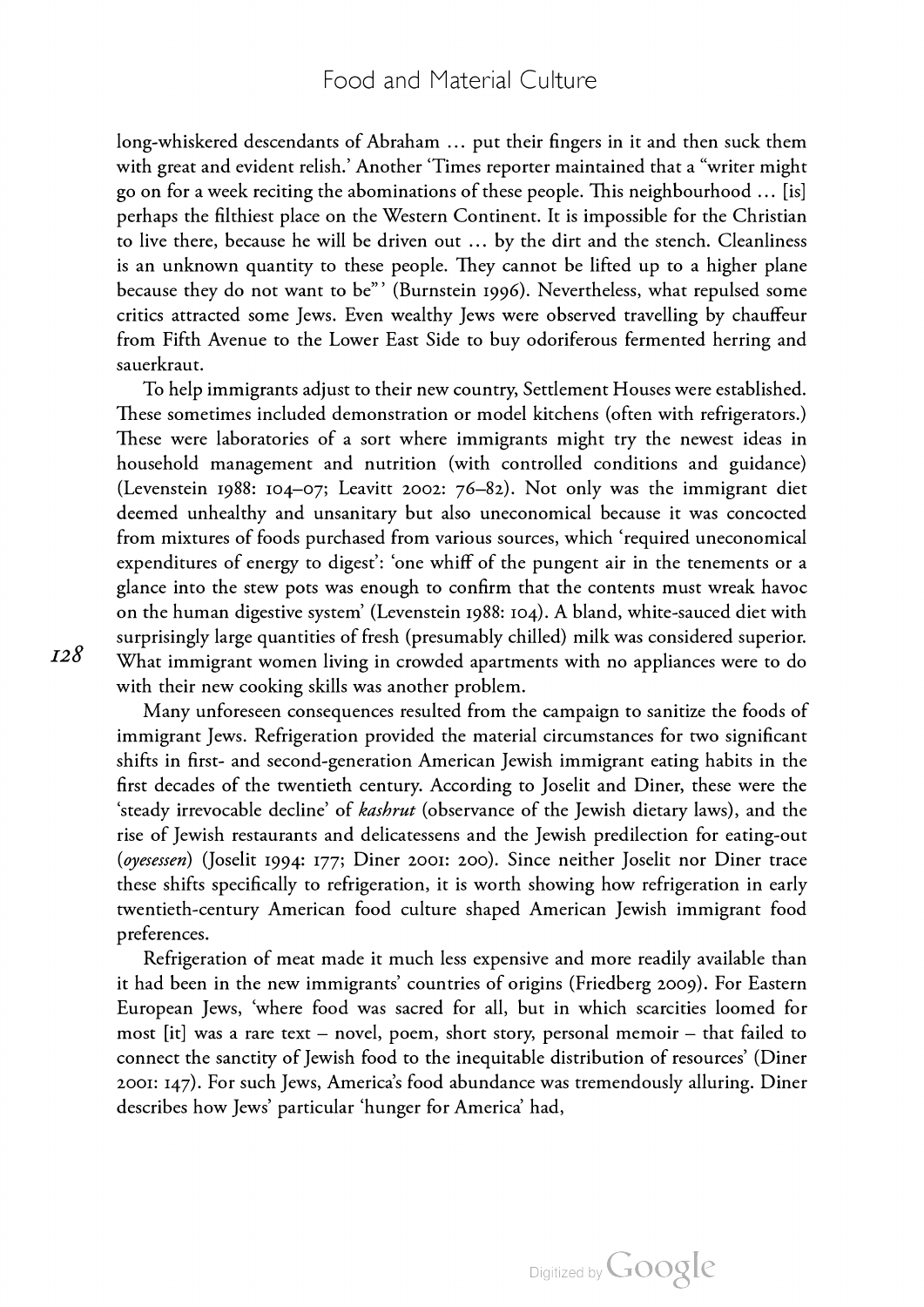### Refrigeration and the Americanization of Immigrants

its roots in Eastern European Jewish foodways … [which] connected food, sanctity, community, class, and the gendered nature of everyday responsibilities Jews bore to each other. These realities played a shaping role in the migration to America, an act best understood as a search not just for bread, but for *meat* and fish, noodles and soups, and all the sweet stuffs that the less well-off only got only at sacred time.  $(2001: 176)$ 

In stories and lullabies Eastern European Jews fantasized about America's abundant food, especially meat, as in Leon Kobrin's *Lithuanian Village* (1927): 'on the very sidewalk lay precious things such as <sup>I</sup> could only wish you could have on your table for the holidays.  $\ldots$  [T]hey eat of the very best here. They don't lack even bird's milk! Roast hens in the middle of the week and so many other dainty dishes that <sup>I</sup> don't know how to name them' (Diner 2001: 176). In Sholem Aleykhem's lullaby, a mother sings to her child that they'll soon be able to join husband and father in America, 'where as everyone knew, they could have chicken soup and challah in the middle of the week' (Diner 2001: 177). This common conceit of eating holiday foods on weekdays became a reality for new Jewish immigrants that deeply affected their food expectations and preferences. The general accessibility of food outside the home, especially in delicatessens and restaurants,

complicated the meaning of food to people who had once lived with hunger. … By eating foods once the reserve of the Jewish upper classes, they engaged in an act of class reversal. The formerly poor started to eat blintzes, kreplach, kasha-varnitchkes, strudel, noodles, knishes, and most importantly, meat every day. Their once meager cabbage or beet borschts now glistened with fat pieces of meat. (Diner 2001: 179-80)

Thus one Romanian Jewish immigrant exclaimed, 'In New York, every night was Friday, and every day was Saturday, as far as food went' (Diner 2001: 180). None of this would have been possible without refrigeration in processing, storage and transport ation that made meat inexpensive enough to become everyday food.

Jewish delicatessens, small shops, cafés and restaurants were venues where Jews purchased this plentiful supply of meat inexpensively. Refrigeration played a special role in the production of two staples of these institutions: corned beef and pastrami. Corned beef originally referred to a medieval English way of dry-salting meat, which gave it the consistency of salt cod, and so took hours of soaking and boiling before it was edible. But later, according to Gil Marks:

in the mid-nineteenth century, artificial refrigeration allowed the substitution of <sup>a</sup> much weaker salt-water brine, which also contained less sugar that could be used for curing meat any time of the year and produced milder and tender meat. Toward the end of the nineteenth century, central European immigrants in America, including German Jews, popularized [this so-called] *pickelfleisch* made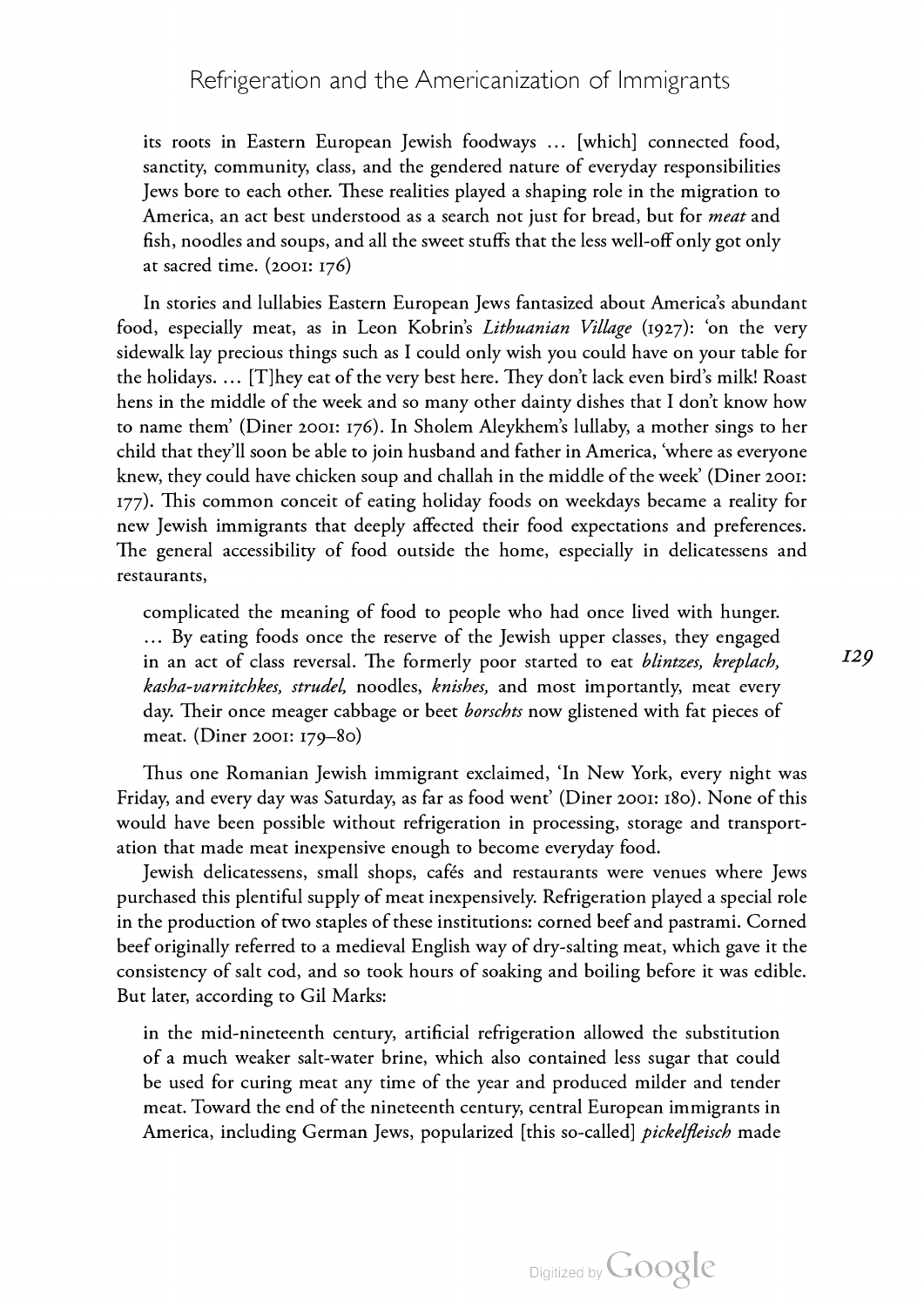### Food and Material Culture

from brisket … typically flavored with peppercorns and bay leaves, … cured using the lighter brine and the refrigeration method available in America.… Home kitchens and small stores, some called delicatessens, began selling food catering to Jewish immigrants, many of them males who were either single or attempting to save up enough money to bring over their families from Europe. These eateries commonly served the less expensive pickled and cured meats and much of it kosher, between slices of rye bread – the simple dish was <sup>a</sup> filling meal. Sandwiches were also more portable than plain meat and could be taken home or to work. (Marks 2010:  $449$ )

Marks also suggests that Irish immigrants probably adopted this 'Jewish' corned beef in America as a substitute for Irish bacon. Similarly, '[m]odern pastrami is a relatively recent American innovation – to be precise, it emerged in New York City. As with corned beef, in the late nineteenth century, the advent of artificial refrigeration allowed for the use of a weaker salt brine for curing, leading to the development of a softer form of pastrami' (Marks 2010: 450). These refrigeration-aided curing processes made inexpensive cuts of meat palatable and convenient, especially for immigrant adult males, but also for school children who had neither time nor inclination to eat food cooked at home.

Presumably, it wasn't the refrigeration *per se*, but rather the pungent, aromatic spicing of these cold cuts that made them particularly palatable to their Jewish immigrant clientele. While corned beef tended to be flavoured with peppercorns and bay leaves, pastrami possessed <sup>a</sup> particularly 'heady mix of spices – including allspice, bay leaves, cinnamon, cloves, coriander, ginger, juniper berries, paprika, pepper, and garlic' (Marks : ). Jewish immigrants' taste for these spicy, pickled, smoky flavours typical of deli and restaurant food was noted both in the fond reminiscences of their consumers and in the criticisms of well-intentioned nutritionists who sought to 'cure' them of these unhealthy preferences (Diner 2001: 214–19). So on the one hand, we have Alfred Kazin remembering the delicatessen food in his Brownsville neighbourhood as 'our greatest delight in all seasons ...hot spiced corned beef, pastrami, rolled beef, hard salami, soft salami, chicken salami, bologna, frankfurter "specials" and the thinner wrinkled hot dogs always taken with mustard' (Diner 2001: 201).

On the other hand, we have Jewish nutritionists in the home economics movement, like Mary L. Schapiro, identifying 'high seasoning' as one of the major 'Jewish Dietary Problems'. She observes 'the limitations of the diet, when unchanged by instruction, are evident. It is inadequately balanced, over-rich, and over-seasoned' (Schapiro 1919). Yet the fact that Mary Schapiro, S. Etta Sadow and other Jewish women themselves embraced 'American nutrition culture' suggests the relations between new Jewish immigrants and the home economics was not as one-sided as it may have first appeared. Indeed Jewish nutritionists like Schapiro and Sadow played an important role explain ing Jewish foodways to their Gentile colleagues, and advocated accommodations to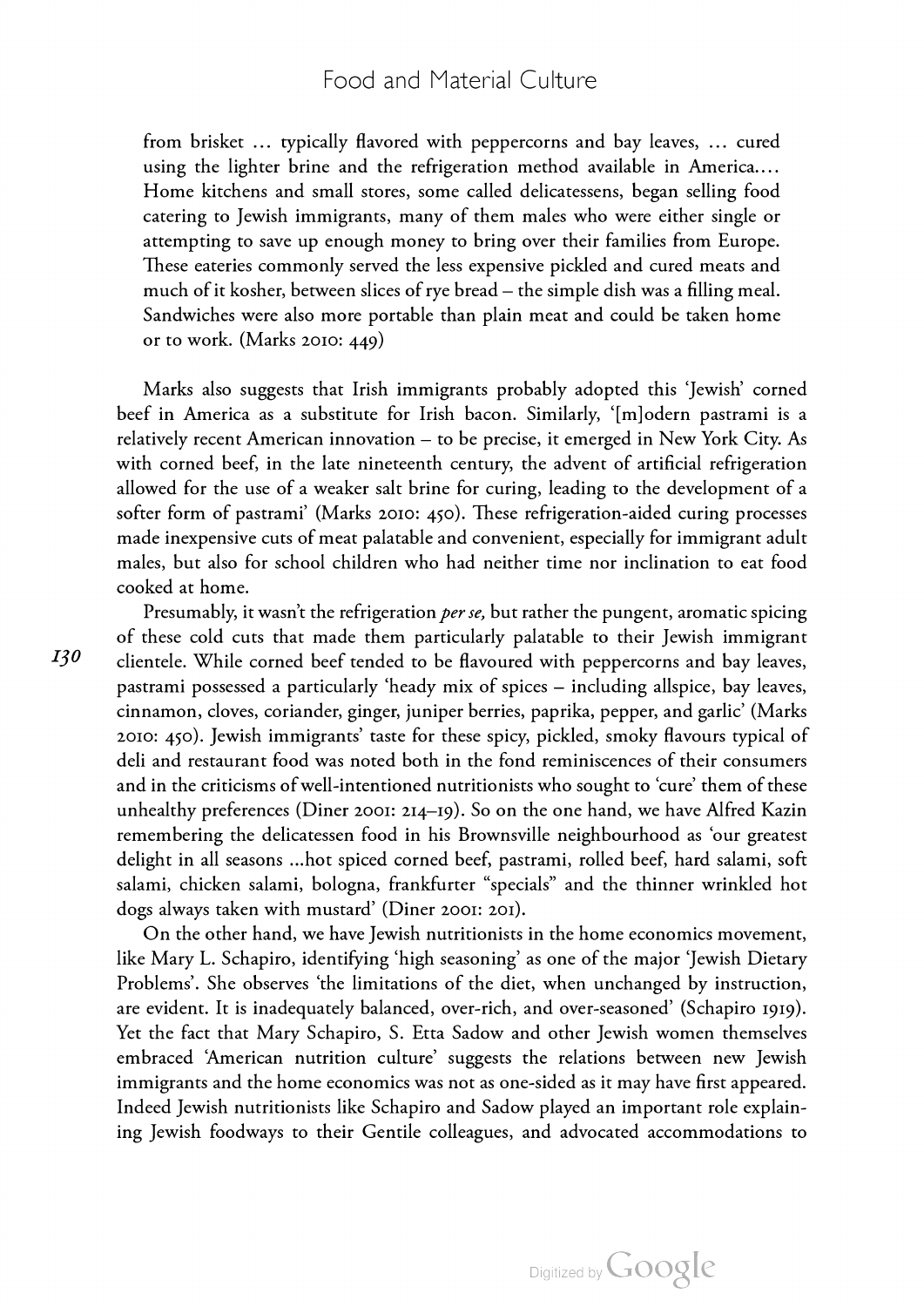Jewish kosher rules (like respecting the prohibitions against pork and mixing milk and meat) and tastes for pickles and highly seasoned food over fresh vegetables, in order to be win over their Jewish clients to adopt what contemporary science viewed as more nutritional and hygienic diets (Diner 2001:  $2I4-19$ ). Ultimately, the home economists successfully persuaded many Jewish immigrants to change their diets, ironically at the cost of the very kosher rules for which they urged respect.

The 'steady irrevocable decline' of kashrut in this period was made possible by the home economics movement and Jewish deli/restaurant culture, both dependent on refrigeration technology. First, easy access to inexpensive meat enticed many Eastern European Jews to America, and many of those immigrants were already less observant than those who remained (Diner 2001: 158-77). Second, the autonomy of 'rational consumption' advocated by the home economists appealed to Jewish women. 'Rational consumption' that 'embraced the values of sanitation, health, cleanliness, economy, and efficiency [were] hallmarks of new identity, secure points of reference through which to demonstrate that they belonged to this social group' of 'modern American homemakers' (Goldstein 2012: 13). Kashrut often opposed these values, like making milk part of every meal (especially children's), storing it next to meat in one's home refrigerator or purchasing meat economically (Schapiro 1919; Goldstein 2012: 126). Jewish women organized protests against kosher meat's high cost (Diner 2001: 206–07). Dr Noah Aronstam's defence of *kashrut* on microbiological grounds acknowledges the adoption of home economical values by Jewish homemakers. Jewish women's insecurity about home-cooking may also have weakened attachment to old kosher ways. A running joke in the Jewish community was that Jewish men deserted their wives because of bad cooking (Diner 2001: 215). In any case, home economics culture empowered Jewish woman to make decisions about diet traditionally made by male Jewish authorities.

Finally the options the new Jewish delicatessen/restaurant culture offered Jews to eat out (oyesessen) resulted in new ways to express their American Jewish identity: 'selectively treyf' and 'selectively kosher'. As Joselit explains, American Jewish immigrants:

display[ed] what has [been] called 'selectively treyf' behavior, American Jews, as a group, avoid[ing] pork and patently non-kosher food products while vigorously indulging an appetite for chop suey and ballpark hot dogs whose treyf-ness was less overt. [Yet] they held on to their affinity for gefilte fish, brisket, and blintzes, chipping away at the identification between 'Jewish' and 'kosher' in the process.… Following the dictates of convenience rather than those of tradition, American Jews became 'selectively kosher' or 'kosher style.' This singularly American Jewish invention[,] … [t]he gastronomic equivalent of ethnicity, 'kosher-style' enabled its adherents to practice kashruth 'without pain or effort' by disentangling food from the traditional restrictions governing its use, a Judaized version of having your cake and eating it too. (Joselit 1994:  $172-174$ )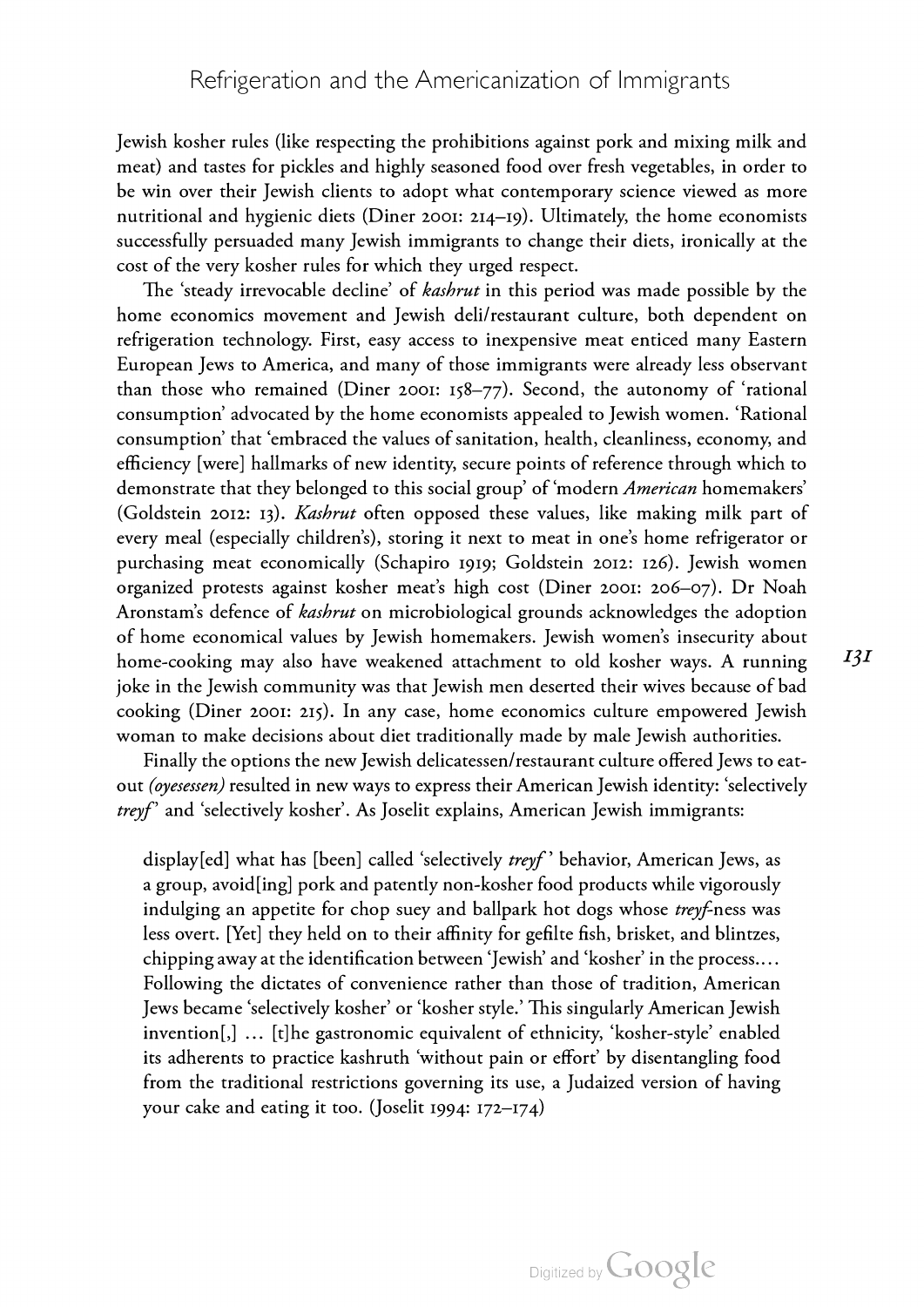Refrigeration made these options possible by providing the material conditions for Jewish deli and restaurant culture, and by weakening Jewish immigrants' kashrut observance.

However, refrigeration's role in the development of the supermarket and 'big box' stores in more recent decades has had the reverse effect. That these stores now carry kosher meat alongside other foods, including different ethnic foods, has driven most smaller Jewish delis and markets out of business, and has expanded the market for kosher food beyond observant Jews to a much broader consumer base. The consumption of kosher food has become widespread enough to make kosher certification profitable (Fishkoff 2010).

Freezing and chilling have become the preferred way to offer ethnic foods in <sup>a</sup> modern supermarket. Previously for the Oxford Symposium, we wrote about the emphatic odours of well-fermented cuisines as shibboleths to unite an ethnic group around celebratory foods and distinguish their foods from those of other groups. Cultures of microbes build food cultures in both microbial and sociological senses of the word. So we lament the olfactory contrast between American style grocery stores and open-air markets, traditional delicatessens and small ethnic food markets. A shopping cart gliding down the 'International Foods' aisle in <sup>a</sup> well-chilled grocery store passes seamlessly through a dozen ethnic neighbourhoods, each occupying a sliver of frozen shelf space. Thus the title for this paper: 'Cultures on Ice'. If all is well (that is, no package or jar broken open) you should smell exactly nothing. Nor should you smell anything in the refrigerated aisle where <sup>a</sup> selection of more labile ethnic foods (cheeses, sauerkrauts, pickles) may be found, tightly packaged and briskly cold to suppress volatile emissions. A modern grocery store seems to protect us from encountering those intriguing olfactory shibboleths, and maintains an illusion of olfactory neutrality, a uniform harmony or truce of sorts. When we don't smell food, we forget much of what makes the smell. Microbes.

For most of the twentieth century one could scarcely find a grocery store pickle or home-pickling recipe in the United States that acknowledges lactic acid bacteria's role in food preservation (Pollan 2013: 291-305). However, recently in developed countries including the US, there is <sup>a</sup> popular new movement to revive authentic, ancestral recipes. Pickling with microbes has been cautiously rediscovered; in Sandor Katz's case, not so cautiously. In *The Art of Fermentation*, he envisions a future where 'the refrigeration bubble could burst' (due to a greater need to conserve energy), necessitating a return to fermented foods. Certainly Katz has paved the way with his exhaustive research, writing and speaking on fermentation (2012: 32).

Many modern American and European refrigerators are designed as behemoths crammed full of <sup>a</sup> couple of weeks' worth of groceries. Yet there are subtle changes in attitude about what must be refrigerated and what is better at ambient temperatures. Internet movements are afoot promoting anti-refrigeration, e.g. Nicola Twilley's post<br>'The Anti-Fridge' on her blog 'Edible Geography'. Throughout the twentieth century,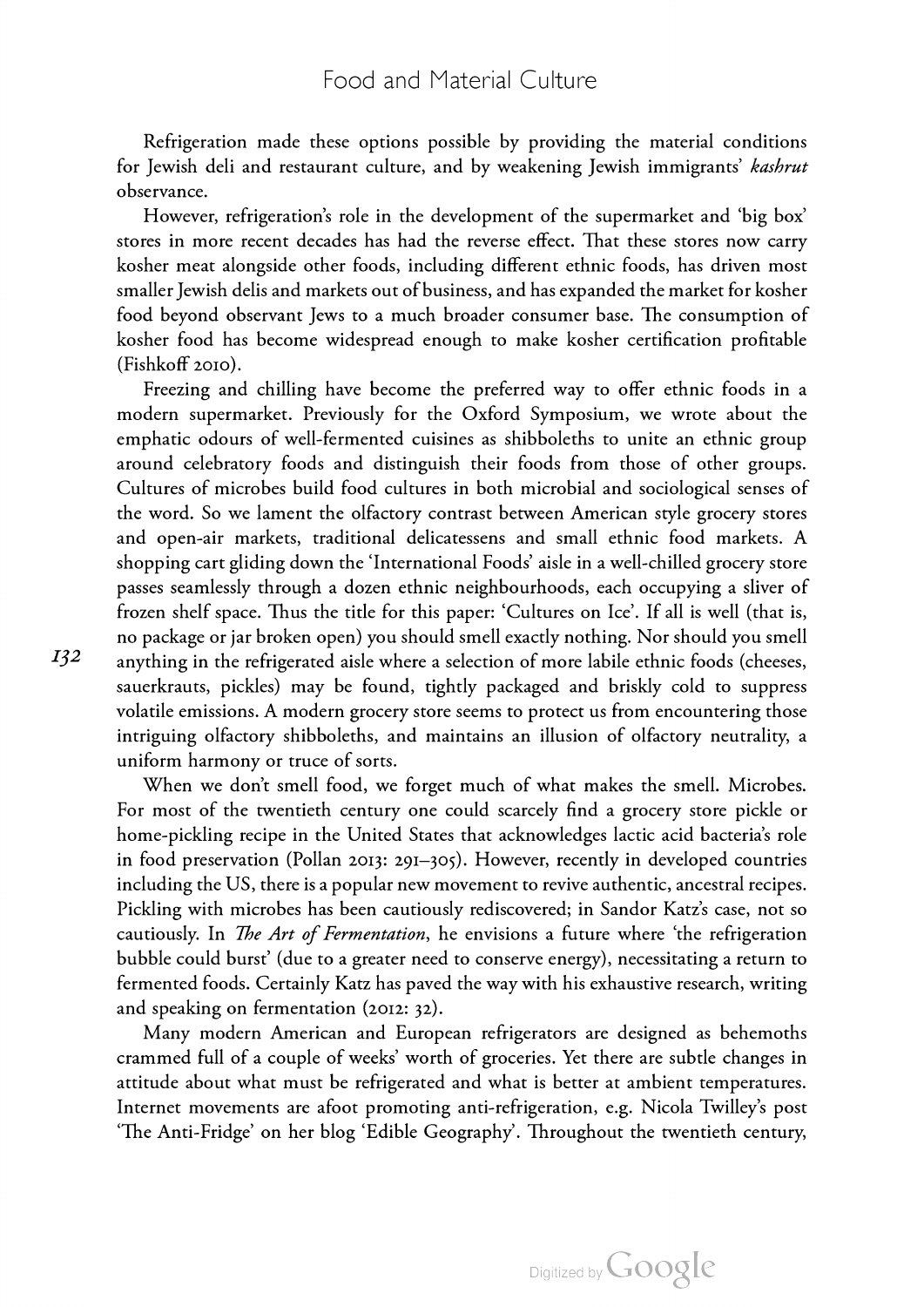a wistful nostalgia has developed for the pantry as a keeping place. In *The Pantry*, Catherine Seiberling Pond illustrates her book with gorgeous still-life photographs of foods at ambient temperature. Some of this nostalgia fuels the trend in eating locally and shopping more mindfully and regularly.

Home economists are great list- and rule-makers, yet there has never been <sup>a</sup> strong consensus on exactly what should be on the list for refrigerator storage besides perhaps fresh meat and milk for the next several days. A refrigerator could hold <sup>a</sup> special, fragile, invented-for-refrigeration dessert, as it did originally as a dessert-maker. The list is getting shorter. Do not refrigerate most cakes and breads nor root, tuber and bulb vegetables. Both cabbage and apples are 'keepers' according to our ancestors. Keep tropical fruits and vegetables including eggplant, tomatoes, and mangoes in a fruit bowl to be eaten soon. Other fruits like pears, plums, and bananas do not ripen well in the refrigerator. Savoury, salted cured meats and cheeses taste better at room temperature. Eggs fresh from your backyard chickens can stay in <sup>a</sup> bowl on the countertop. Even last night's stew may remain well covered on the cool stovetop and then brought to <sup>a</sup> boil before making it lunch the next day. It should go without saying that food already preserved such as condiments, pickles, jams, chutneys and the like belong in pantries. Butter remains a huge dilemma, though a growing Internet presence encourages us all to relax and leave it out on the counter as long as it takes for the family to eat it.

The marketing of refrigeration took many convoluted paths and unexpected detours. We take for granted the ubiquity of refrigeration. Yet without explicit advertising, the new appliance might not have become a necessity. The cultural heterogeneity of the US in the early twentieth century was a perfect storm. Electric refrigeration then evolved its own uniquely American foodway inventions: the delicatessen, corned beef, and pastrami; 'selective *treyf*' and 'selective kosher'; and 'rational consumption'– with the women of the home economics movement leading the way to shape uniquely American immigrant food identities. The technology of refrigeration was the unexpected catalyst.

#### **References**

- A.C.B. Allen 1926, The Kelvinator Book of Frozen Delicacies (Kelvinator Corporation, 1926).
- N.E. Aronstam 1912, The Jewish Dietary Laws from a Scientific Standpoint (New York: Bloch, 1912).
- A. Bradley 1927, Electric Refrigerator Menus and Recipes (General Electric Company, 1927).
- A. Bradley 1944, The Alice Bradley Menu Cook Book (MacMillan, 1944).
- J. Brumberg-Kraus and B.D. Dyer 2011, 'Cultures and Cultures: Fermented Foods as Culinary "Shibboleths", Cured, Fermented and Smoked Foods: Proceedings of the Oxford Symposium on Food and Cookery, ed., Helen Saberi (Totnes, UK: Prospect Books, 2011), pp. 56–65.<br>D. Burnstein 1996, 'The Vegetable Man Cometh: Political and Moral Choices in Pushcart Policy in
- Progressive Era New York City', New York History 77:1 (January 1, 1996) 47-84.
- A. Christie 1957, 4:50 from Paddington (New York: Dodd, Mead and Company, 1957).
- K.W. Claflin 2008, 'Les Halles and the Moral Market: Frigiphobia Strikes in the Heart of Paris', Food and Morality: Proceedings of the Oxford Symposium on Food and Cookery 2007, ed. Susan Friedland (Totnes, UK: Prospect Books, 2008), pp. 82-92.
- R.S. Cowen 1983, More Work for Mother: The Ironies of Household Technology from the Open Hearth to the Microwave (New York: Basic Books, 1983).